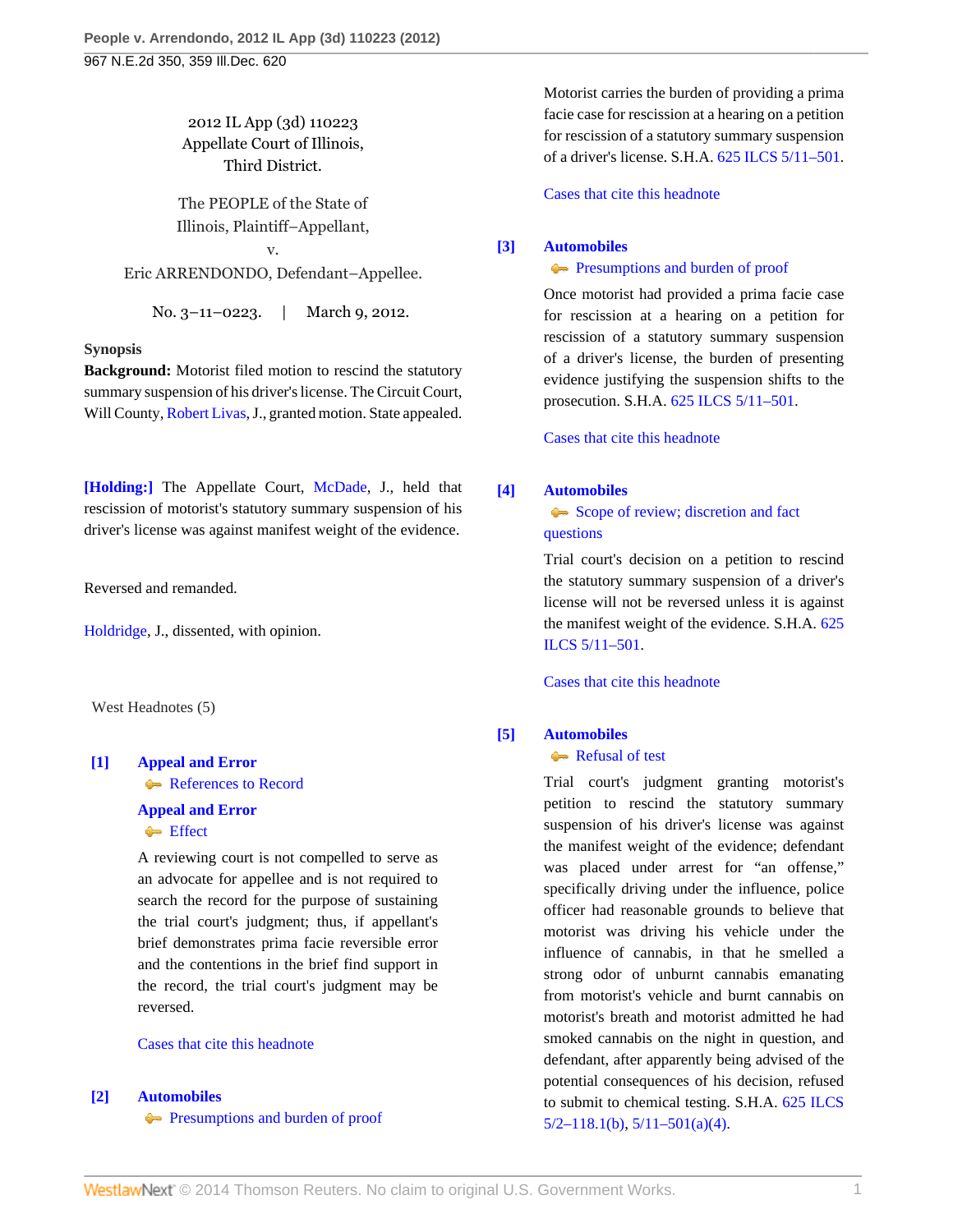[Cases that cite this headnote](http://www.westlaw.com/Link/RelatedInformation/DocHeadnoteLink?docGuid=Iffc9ddda6dc511e1be29b2facdefeebe&headnoteId=202730837100520120912213440&originationContext=document&vr=3.0&rs=cblt1.0&transitionType=CitingReferences&contextData=(sc.Search))

#### **Attorneys and Law Firms**

**\*351** [James Glasgow,](http://www.westlaw.com/Link/Document/FullText?findType=h&pubNum=176284&cite=0124771901&originatingDoc=Iffc9ddda6dc511e1be29b2facdefeebe&refType=RQ&originationContext=document&vr=3.0&rs=cblt1.0&transitionType=DocumentItem&contextData=(sc.Search)) State's Attorney, Joliet [\(Terry A.](http://www.westlaw.com/Link/Document/FullText?findType=h&pubNum=176284&cite=0221901701&originatingDoc=Iffc9ddda6dc511e1be29b2facdefeebe&refType=RQ&originationContext=document&vr=3.0&rs=cblt1.0&transitionType=DocumentItem&contextData=(sc.Search)) [Mertel](http://www.westlaw.com/Link/Document/FullText?findType=h&pubNum=176284&cite=0221901701&originatingDoc=Iffc9ddda6dc511e1be29b2facdefeebe&refType=RQ&originationContext=document&vr=3.0&rs=cblt1.0&transitionType=DocumentItem&contextData=(sc.Search)) and Laura E. DeMichael, State's Attorneys Appellate Prosecutor's Office, of counsel), for appellant.

No brief filed for appellee.

**Opinion**

### **OPINION**

Justice [McDADE](http://www.westlaw.com/Link/Document/FullText?findType=h&pubNum=176284&cite=0196972601&originatingDoc=Iffc9ddda6dc511e1be29b2facdefeebe&refType=RQ&originationContext=document&vr=3.0&rs=cblt1.0&transitionType=DocumentItem&contextData=(sc.Search)) delivered the judgment of the court, with opinion.

**\*\*621** ¶ 1 Defendant, Eric Arrendondo, was charged by uniform traffic citation with driving under the influence [\(625](http://www.westlaw.com/Link/Document/FullText?findType=L&pubNum=1000008&cite=IL625S5%2f11-501&originatingDoc=Iffc9ddda6dc511e1be29b2facdefeebe&refType=SP&originationContext=document&vr=3.0&rs=cblt1.0&transitionType=DocumentItem&contextData=(sc.Search)#co_pp_d40e000072291) ILCS  $5/11-501(a)(4)$  (West 2010)). Following a hearing, the trial court granted defendant's motion to rescind his statutory summary suspension. We reverse and remand.

#### **¶ 2 FACTS**

¶ 3 Defendant was charged with driving under the influence [\(625 ILCS 5/11–501\(a\)\(4\)](http://www.westlaw.com/Link/Document/FullText?findType=L&pubNum=1000008&cite=IL625S5%2f11-501&originatingDoc=Iffc9ddda6dc511e1be29b2facdefeebe&refType=SP&originationContext=document&vr=3.0&rs=cblt1.0&transitionType=DocumentItem&contextData=(sc.Search)#co_pp_d40e000072291) (West 2010)). Defendant refused **\*\*622 \*352** to submit to chemical testing, and a statutory summary suspension was imposed. Defendant filed a petition to rescind the statutory summary suspension of his driver's license. The following evidence was adduced at the hearing on defendant's petition.

¶ 4 The only person to testify was Russell Prucnicki. Prucnicki was employed as a police officer with the Village of Plainfield (the Village). Prucnicki had been trained at Triton College, where he had been instructed in the identification of cannabis. He was later trained to identify cannabis in both its burnt and unburnt forms at a training run by the Village. Prucnicki has encountered both forms of cannabis many times in his career as a police officer. Based upon his training and experience as a police officer, Prucnicki could identify the smell of unburnt cannabis and the smell of burnt cannabis (two distinctly different smells), and he learned that glossy, bloodshot eyes were a possible indicator that a person had been smoking cannabis.

¶ 5 Prucnicki testified that he was on patrol duty when he noticed a motor vehicle being driven in front of him that did not have the rear registration plate light illuminated and had some objects hanging from the rearview mirror, which obstructed the view of the driver.

¶ 6 Prucnicki followed the vehicle for about half a mile before initiating a traffic stop. There was nothing unusual about the vehicle's speed or the manner in which it was being driven. The only traffic violations Prucnicki witnessed before stopping the vehicle were the obstructed view and lack of a registration light. The driver of the vehicle turned into a parking lot and pulled into a parking spot. Prucnicki identified defendant as the driver of the vehicle.

¶ 7 Prucnicki approached the vehicle. As Prucnicki approached, defendant rolled down the car window and Prucnicki smelled a strong odor of unburnt cannabis. Prucnicki requested defendant's driver's license and insurance information. Defendant seemed nervous, slightly agitated, and his hands were trembling a little bit, which Prucnicki found significant. Prucnicki informed defendant of the reasons for the stop and asked where he was coming from. Defendant said he was coming from a tavern in town and that he had consumed two beers over the course of about two hours.

¶ 8 As Prucnicki was speaking to defendant, Prucnicki could smell burnt cannabis on defendant's breath. Prucnicki could tell from the odor of cannabis on defendant's breath that there was some amount of cannabis in defendant's system, although he could not tell exactly how much cannabis.

¶ 9 Prucnicki then asked defendant if he had any drugs in the car. Defendant told Prucnicki that he had some weed, and defendant retrieved a one-hitter from his pocket and handed it to Prucnicki. A one-hitter is a small pipe used for smoking cannabis. The one-hitter contained a green, leafy substance along with some tar-like residue.

¶ 10 After receiving the one-hitter from defendant, Prucnicki returned to his squad car, called for backup, and ran defendant's license, which came up as suspended. Upon the arrival of another officer, Prucnicki approached the vehicle again. Prucnicki had defendant exit the vehicle and step to the rear of the vehicle, at which time he asked defendant if he had any other drugs on him. Defendant said he had some weed and handed Prucnicki a translucent bag containing about a gram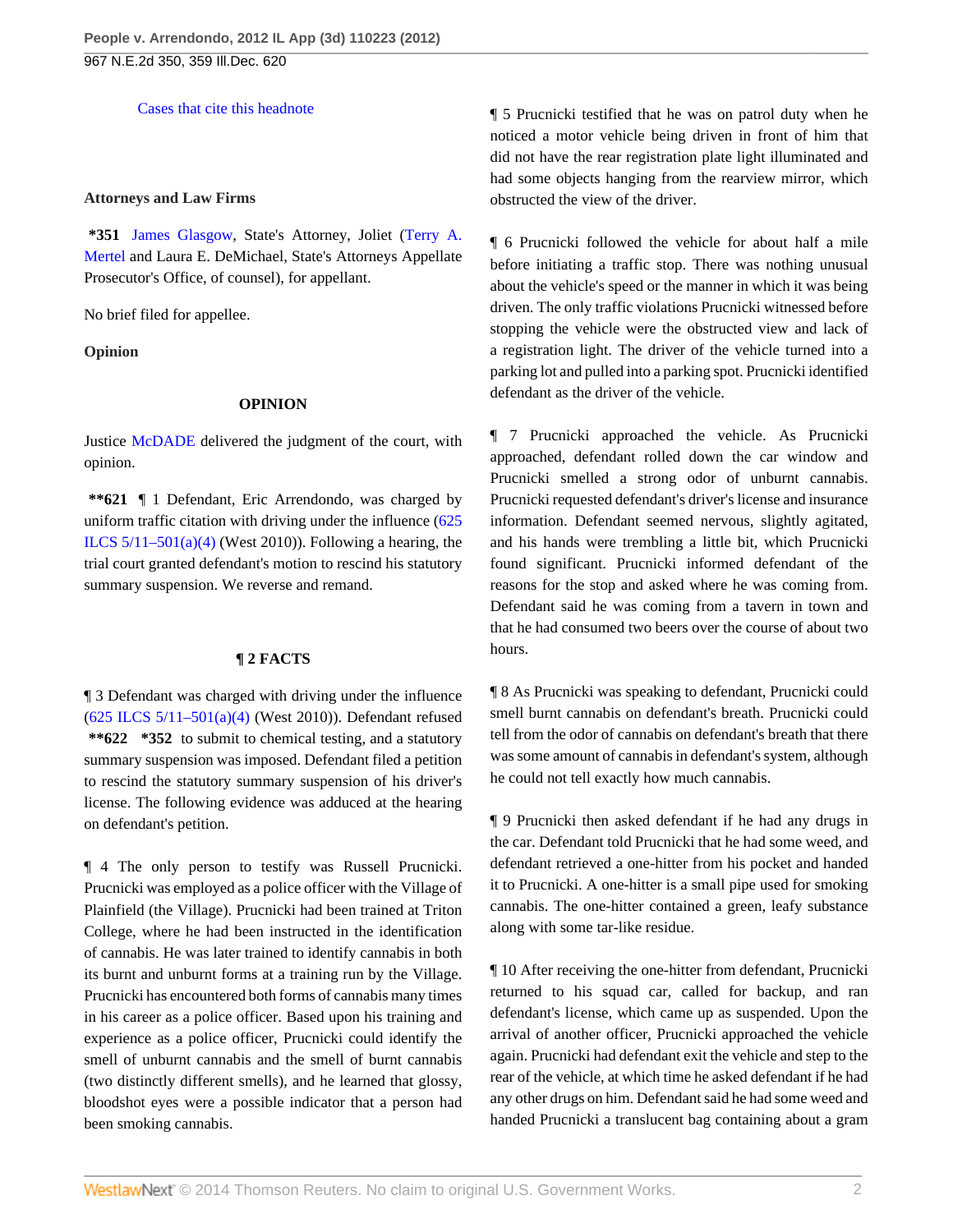of cannabis. Prucnicki smelled the contents of the bag, which smelled like cannabis. **\*\*623 \*353** He ran a field test on the contents, which indicated it was cannabis.

¶ 11 Defendant told Prucnicki that he had just packed the onehitter with cannabis and was about to smoke it when he saw Prucnicki. Defendant admitted that he had smoked cannabis earlier that night. Prucnicki observed that defendant's eyes were glossy and bloodshot, and Prucnicki continued to smell the odor of burnt cannabis coming from defendant's breath. Defendant's speech was not slurred, he had not made any unusual physical movements, and his mental faculties appeared intact.

¶ 12 Based upon the smell of burnt cannabis emitting from defendant's breath, his glossy and bloodshot eyes, his admission to smoking cannabis and possession of cannabis, Prucnicki believed defendant had been driving under the influence of cannabis. Prucnicki did not believe defendant could operate a motor vehicle. Defendant refused to submit to chemical testing. Prucnicki placed defendant under arrest for driving under the influence and issued defendant a citation for driving under the influence  $(625$  ILCS  $5/11-501(a)(4)$  (West 2010)).

¶ 13 Following Prucnicki's testimony, defendant rested and the State moved for a directed finding. In denying the State's motion, the trial court found that the State needed to prove that defendant was driving unsafely in order for the statutory summary suspension to be proper because defendant had been charged under subsection (a)(4) of section 11–501 of the Illinois Vehicle Code (Code) ( $625$  ILCS  $5/11-501(a)(4)$ (West 2010)). The trial court stated:

"The issue still becomes this. The officer's observations indicated based on what he thought. And I agree that he had smoked marijuana.

The problem becomes, did that render him incapable of safely driving? No."

¶ 14 On January 21, 2011, the trial court granted defendant's petition to rescind on the basis that defendant had not been observed driving improperly. Specifically, the court stated:

> "[I]f it is not improper driving, but there is a smell of marijuana, I don't know what they do with this guy or any defendant. If he had been seen to commit any traffic violation in the way

he was handling the vehicle, okay, but he didn't. So how do we get from that to the point where he's driving under the influence? I don't know."

### **¶ 15 ANALYSIS**

<span id="page-2-0"></span>**[\[1\]](#page-0-1)** ¶ 16 At the outset, we note that defendant has failed to file a brief on appeal. " 'A reviewing court is not compelled to serve as an advocate for the appellee and is not required to search the record for the purpose of sustaining the trial court's judgment.' " *Frank v. Hawkins,* [383 Ill.App.3d 799, 808, 322](http://www.westlaw.com/Link/Document/FullText?findType=Y&serNum=2016426089&pubNum=578&originationContext=document&vr=3.0&rs=cblt1.0&transitionType=DocumentItem&contextData=(sc.Search)) [Ill.Dec. 507, 891 N.E.2d 522 \(2008\)](http://www.westlaw.com/Link/Document/FullText?findType=Y&serNum=2016426089&pubNum=578&originationContext=document&vr=3.0&rs=cblt1.0&transitionType=DocumentItem&contextData=(sc.Search)) (quoting *[Benjamin v.](http://www.westlaw.com/Link/Document/FullText?findType=Y&serNum=2015367666&pubNum=578&originationContext=document&vr=3.0&rs=cblt1.0&transitionType=DocumentItem&contextData=(sc.Search)) McKinnon,* [379 Ill.App.3d 1013, 1019, 320 Ill.Dec. 234, 887](http://www.westlaw.com/Link/Document/FullText?findType=Y&serNum=2015367666&pubNum=578&originationContext=document&vr=3.0&rs=cblt1.0&transitionType=DocumentItem&contextData=(sc.Search)) [N.E.2d 14 \(2008\)](http://www.westlaw.com/Link/Document/FullText?findType=Y&serNum=2015367666&pubNum=578&originationContext=document&vr=3.0&rs=cblt1.0&transitionType=DocumentItem&contextData=(sc.Search))). Thus, if the appellant's brief demonstrates *prima facie* reversible error and the contentions in the brief find support in the record, the trial court's judgment may be reversed. *[First Capitol Mortgage Corp. v. Talandis](http://www.westlaw.com/Link/Document/FullText?findType=Y&serNum=1976106934&pubNum=578&originationContext=document&vr=3.0&rs=cblt1.0&transitionType=DocumentItem&contextData=(sc.Search)) Construction Corp.,* [63 Ill.2d 128, 133, 345 N.E.2d 493](http://www.westlaw.com/Link/Document/FullText?findType=Y&serNum=1976106934&pubNum=578&originationContext=document&vr=3.0&rs=cblt1.0&transitionType=DocumentItem&contextData=(sc.Search)) [\(1976\).](http://www.westlaw.com/Link/Document/FullText?findType=Y&serNum=1976106934&pubNum=578&originationContext=document&vr=3.0&rs=cblt1.0&transitionType=DocumentItem&contextData=(sc.Search)) We reverse the trial court's judgment because the State has made a *prima facie* case of reversible error.

<span id="page-2-3"></span><span id="page-2-2"></span><span id="page-2-1"></span>**[\[2\]](#page-0-2) [\[3\]](#page-0-3) [\[4](#page-0-4)]** ¶ 17 The sole issue before us is whether the trial court erred in granting defendant's petition to rescind the statutory summary suspension of his driver's license. "The [defendant] carries the burden of providing a *prima facie* case for rescission at a hearing on a petition for rescission of a statutory summary suspension **\*\*624 \*354** of a driver's license." *People v. Kavanaugh,* [362 Ill.App.3d 690, 695,](http://www.westlaw.com/Link/Document/FullText?findType=Y&serNum=2007959599&pubNum=578&originationContext=document&vr=3.0&rs=cblt1.0&transitionType=DocumentItem&contextData=(sc.Search)) [298 Ill.Dec. 694, 840 N.E.2d 807 \(2005\)](http://www.westlaw.com/Link/Document/FullText?findType=Y&serNum=2007959599&pubNum=578&originationContext=document&vr=3.0&rs=cblt1.0&transitionType=DocumentItem&contextData=(sc.Search)). The burden of presenting evidence justifying the suspension then shifts to the State. *Kavanaugh,* [362 Ill.App.3d at 695, 298 Ill.Dec. 694,](http://www.westlaw.com/Link/Document/FullText?findType=Y&serNum=2007959599&pubNum=578&originationContext=document&vr=3.0&rs=cblt1.0&transitionType=DocumentItem&contextData=(sc.Search)) [840 N.E.2d 807.](http://www.westlaw.com/Link/Document/FullText?findType=Y&serNum=2007959599&pubNum=578&originationContext=document&vr=3.0&rs=cblt1.0&transitionType=DocumentItem&contextData=(sc.Search)) The trial court's decision on a petition to rescind will not be reversed unless it is against the manifest weight of the evidence. *Kavanaugh,* [362 Ill.App.3d at 695,](http://www.westlaw.com/Link/Document/FullText?findType=Y&serNum=2007959599&pubNum=578&originationContext=document&vr=3.0&rs=cblt1.0&transitionType=DocumentItem&contextData=(sc.Search)) [298 Ill.Dec. 694, 840 N.E.2d 807](http://www.westlaw.com/Link/Document/FullText?findType=Y&serNum=2007959599&pubNum=578&originationContext=document&vr=3.0&rs=cblt1.0&transitionType=DocumentItem&contextData=(sc.Search)).

¶ 18 Because: (1) defendant was placed under arrest for an offense as defined in section 11–501 of the Code ([625](http://www.westlaw.com/Link/Document/FullText?findType=L&pubNum=1000008&cite=IL625S5%2f11-501&originatingDoc=Iffc9ddda6dc511e1be29b2facdefeebe&refType=LQ&originationContext=document&vr=3.0&rs=cblt1.0&transitionType=DocumentItem&contextData=(sc.Search)) [ILCS 5/11–501 \(West 2010\)\)](http://www.westlaw.com/Link/Document/FullText?findType=L&pubNum=1000008&cite=IL625S5%2f11-501&originatingDoc=Iffc9ddda6dc511e1be29b2facdefeebe&refType=LQ&originationContext=document&vr=3.0&rs=cblt1.0&transitionType=DocumentItem&contextData=(sc.Search)), (2) Prucnicki had reasonable grounds to believe that defendant was driving while under the influence of cannabis; and (3) defendant, after apparently being advised of the potential consequences of his decision, refused to submit to chemical testing, we find the trial court's judgment granting defendant's petition to rescind was against the manifest weight of the evidence. It is important to note that the matter before us arises from a civil summary suspension hearing and not a criminal prosecution for driving under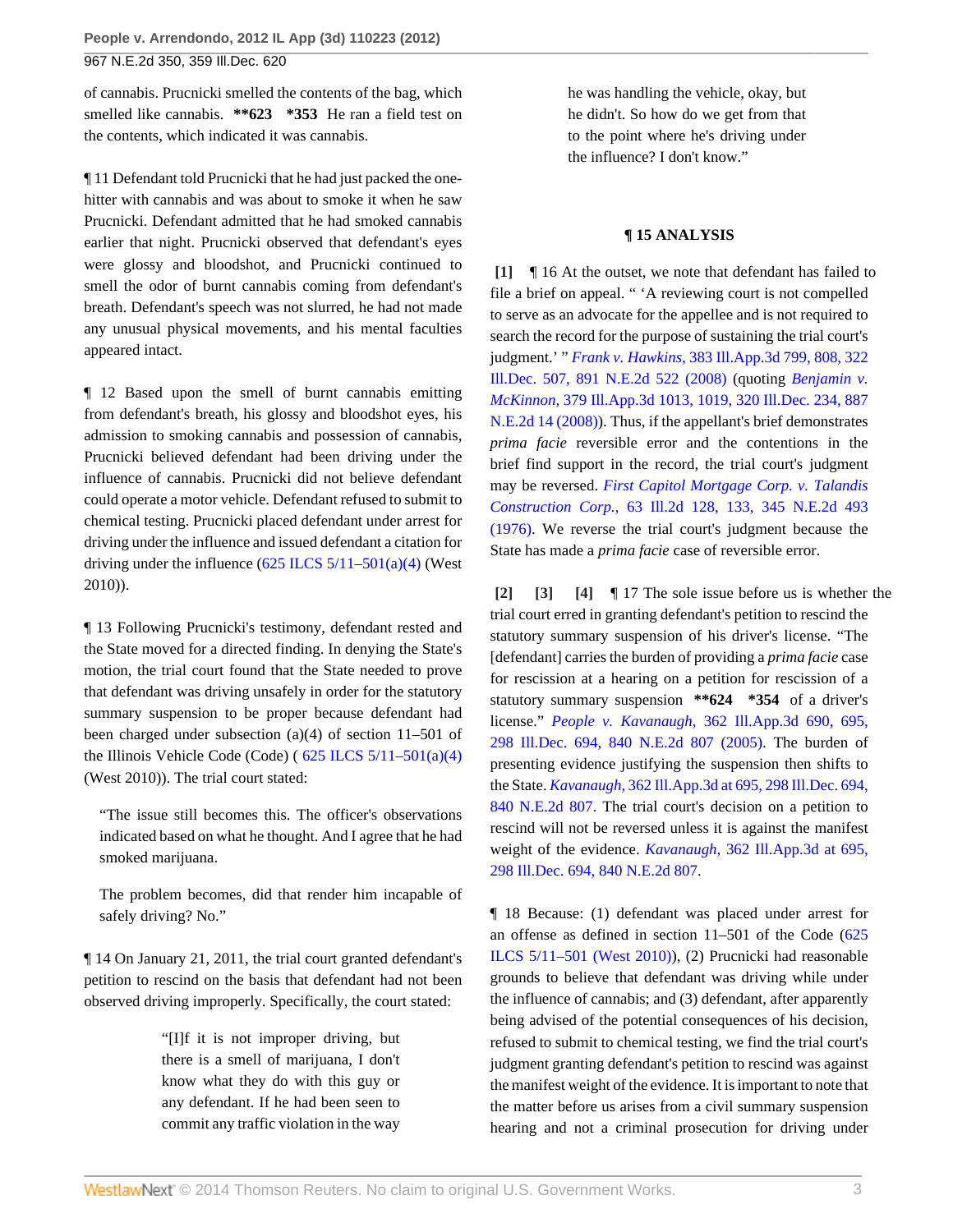the influence. While the fact that defendant was charged with driving under the influence in violation of subsection (a)(4) of section 11–501 (625 ILCS  $5/11-501(a)(4)$  (West 2010)) is relevant to any subsequent criminal proceedings against defendant, it is not relevant at the civil summary suspension stage, as subsection (b) of section 2–118.1 of the Code ([625 ILCS 5/2–118.1\(b\)](http://www.westlaw.com/Link/Document/FullText?findType=L&pubNum=1000008&cite=IL625S5%2f2-118.1&originatingDoc=Iffc9ddda6dc511e1be29b2facdefeebe&refType=SP&originationContext=document&vr=3.0&rs=cblt1.0&transitionType=DocumentItem&contextData=(sc.Search)#co_pp_a83b000018c76) (West 2010)) merely provides that defendant be placed under arrest for *an offense* as defined in section 11–501.

¶ 19 Section 2–118.1 is entitled: "Opportunity for hearing; statutory summary alcohol or other drug related suspension or revocation pursuant to Section 11–501.1." Subsection (b) of section 2–118.1 provides, in pertinent part:

(b) Within 90 days after the notice of statutory summary suspension or revocation served under Section 11–501.1, the person may make a written request for a judicial hearing in the circuit court of venue. The request to the circuit court shall state the grounds upon which the person seeks to have the statutory summary suspension or revocation rescinded. \* \* \*

\* \* \*

The scope of the [summary suspension] hearing shall be limited to the issues of:

1. Whether the person was placed under arrest for *an offense* as defined in Section 11–501, or a similar provision of a local ordinance, as evidenced by the issuance of a Uniform Traffic Ticket, or issued a Uniform Traffic Ticket out of state as provided in subsection (a) of Section 11–501.1; and

2. Whether the officer had reasonable grounds to believe that the person was driving or in actual physical control of a motor vehicle upon a highway while under the influence of alcohol, other drug, or combination of both; and

3. Whether the person, after being advised by the officer that the privilege to operate a motor vehicle would be suspended or revoked if the person refused to submit to and complete the test or tests, did refuse to submit to or complete the test or tests to determine the person's alcohol or drug concentration[.]" (Emphasis added.) [625](http://www.westlaw.com/Link/Document/FullText?findType=L&pubNum=1000008&cite=IL625S5%2f2-118.1&originatingDoc=Iffc9ddda6dc511e1be29b2facdefeebe&refType=SP&originationContext=document&vr=3.0&rs=cblt1.0&transitionType=DocumentItem&contextData=(sc.Search)#co_pp_a83b000018c76) [ILCS 5/2–118.1\(b\)](http://www.westlaw.com/Link/Document/FullText?findType=L&pubNum=1000008&cite=IL625S5%2f2-118.1&originatingDoc=Iffc9ddda6dc511e1be29b2facdefeebe&refType=SP&originationContext=document&vr=3.0&rs=cblt1.0&transitionType=DocumentItem&contextData=(sc.Search)#co_pp_a83b000018c76) (West 2010).

<span id="page-3-0"></span>**[\[5\]](#page-0-0)** ¶ 20 Our examination of the record reveals evidence establishing all three factors discussed in subsection (b) of

section 2–118.1. See [625 ILCS 5/2–118.1\(b\)](http://www.westlaw.com/Link/Document/FullText?findType=L&pubNum=1000008&cite=IL625S5%2f2-118.1&originatingDoc=Iffc9ddda6dc511e1be29b2facdefeebe&refType=SP&originationContext=document&vr=3.0&rs=cblt1.0&transitionType=DocumentItem&contextData=(sc.Search)#co_pp_a83b000018c76) (West 2010). First, defendant was placed under arrest for *an offense* as defined in section **\*\*625 \*355** 11–501 ([625 ILCS 5/11–](http://www.westlaw.com/Link/Document/FullText?findType=L&pubNum=1000008&cite=IL625S5%2f11-501&originatingDoc=Iffc9ddda6dc511e1be29b2facdefeebe&refType=LQ&originationContext=document&vr=3.0&rs=cblt1.0&transitionType=DocumentItem&contextData=(sc.Search)) [501 \(West 2010\)](http://www.westlaw.com/Link/Document/FullText?findType=L&pubNum=1000008&cite=IL625S5%2f11-501&originatingDoc=Iffc9ddda6dc511e1be29b2facdefeebe&refType=LQ&originationContext=document&vr=3.0&rs=cblt1.0&transitionType=DocumentItem&contextData=(sc.Search))), specifically, 11–501(a)(4).

¶ 21 Second, Prucnicki had reasonable grounds to believe that defendant was driving his vehicle under the influence of cannabis. Specifically, Prucnicki smelled a strong odor of unburnt cannabis emanating from defendant's vehicle and burnt cannabis on defendant's breath. Defendant was nervous and slightly agitated. Defendant's eyes were glossy and bloodshot. Defendant admitted he had smoked cannabis on the night in question.<sup>[1](#page-5-0)</sup> He also admitted that he was in possession of cannabis. Defendant handed Prucnicki a onehitter packed with cannabis as well as a translucent bag containing cannabis.

<span id="page-3-1"></span>¶ 22 Finally, defendant, after apparently being advised of the potential consequences of his decision, refused to submit to chemical testing. In coming to this conclusion, we note that the record contains a sworn document signed by Prucnicki stating that he "issued" a "warning" to defendant that if he refused testing his license would be suspended. While the document provides the time and date of the warning, it does not disclose the manner in which the warning was given (was the document merely given to defendant or was he orally advised by Prucnicki) or the context in relation to when exactly defendant refused to submit to testing (was defendant advised prior to his refusal or after). <sup>[2](#page-5-1)</sup> While we find these unanswered questions troubling, we call attention to the fact that it was defendant's burden at the hearing to prove a *prima facie* case for rescission. Defendant failed to present any evidence that he was not properly advised. We therefore accept Prucnicki's signed document as evidence that defendant was properly advised.

<span id="page-3-2"></span>¶ 23 Because the record reveals evidence establishing all three factors in the present case, we find the trial court's judgment granting defendant's petition to rescind was against the manifest weight of the evidence.

¶ 24 In coming to this conclusion, we reject the trial court's reliance upon the fact that Prucnicki did not witness anything unusual about the vehicle's speed or the manner in which defendant was operating the vehicle. We acknowledge that defendant was charged under subsection (a)(4) of section 11– 501, which states that "[a] person shall not drive or be in actual physical control of any vehicle within this State while \* \* \* under the influence of any other drug or combination of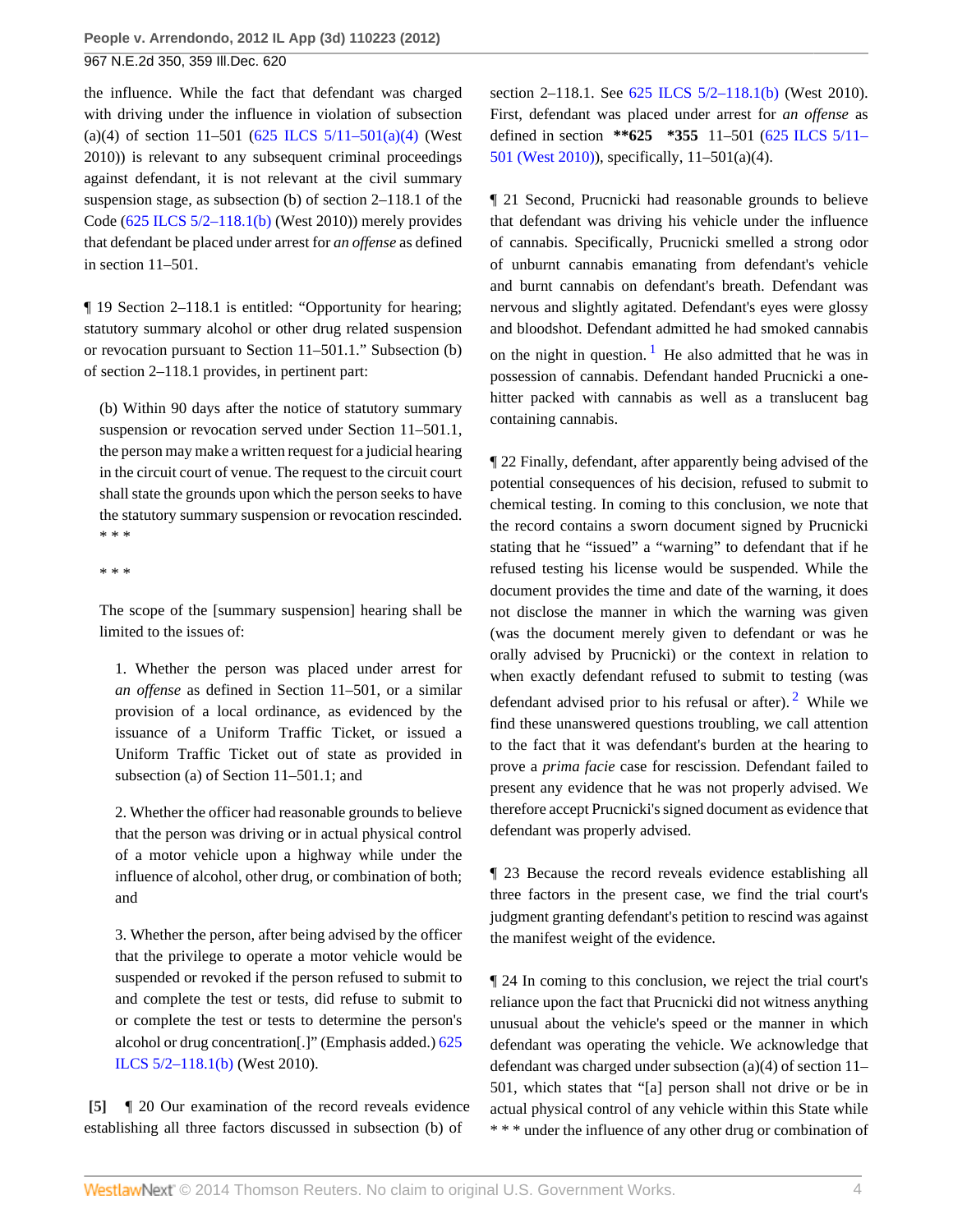drugs to a degree that renders the person incapable of safely driving." [625 ILCS 5/11–501\(a\)\(4\)](http://www.westlaw.com/Link/Document/FullText?findType=L&pubNum=1000008&cite=IL625S5%2f11-501&originatingDoc=Iffc9ddda6dc511e1be29b2facdefeebe&refType=SP&originationContext=document&vr=3.0&rs=cblt1.0&transitionType=DocumentItem&contextData=(sc.Search)#co_pp_d40e000072291) (West 2010).

¶ 25 The trial court seemed to believe that because defendant was charged under subsection (a)(4), the evidence at the summary suspension hearing needed to establish that defendant was incapable of safely driving the vehicle. Therefore, because Prucnicki testified that the only traffic violations he witnessed before stopping defendant's vehicle were the obstructed view and lack of a registration light, the trial court believed that defendant was not improperly operating the vehicle and thus it was required to grant defendant's petition to rescind. We note, however, that subsection (b) of section 2–118.1 merely provides that defendant be placed under arrest **\*\*626 \*356** for *an offense* as defined in section 11–501 of the Code. See [625 ILCS](http://www.westlaw.com/Link/Document/FullText?findType=L&pubNum=1000008&cite=IL625S5%2f2-118.1&originatingDoc=Iffc9ddda6dc511e1be29b2facdefeebe&refType=SP&originationContext=document&vr=3.0&rs=cblt1.0&transitionType=DocumentItem&contextData=(sc.Search)#co_pp_a83b000018c76)  $5/2-118.1(b)$  (West 2010). It does not provide that the actual offense for which defendant was arrested be proven at the summary suspension hearing. In other words, the matter before the trial court was not defendant's actual criminal trial where the State needed to establish the elements of subsection (a)(4) of section 11–501 beyond a reasonable doubt. Instead, it was merely a summary suspension hearing, governed by section 2–118.1, at which defendant was required to prove a *prima facie* case for rescission.

¶ 26 The supreme court has unequivocally stated that summary suspension hearings are "civil in nature." *[People v.](http://www.westlaw.com/Link/Document/FullText?findType=Y&serNum=1990138358&pubNum=578&originationContext=document&vr=3.0&rs=cblt1.0&transitionType=DocumentItem&contextData=(sc.Search)) Moore,* [138 Ill.2d 162, 167, 149 Ill.Dec. 278, 561 N.E.2d 648](http://www.westlaw.com/Link/Document/FullText?findType=Y&serNum=1990138358&pubNum=578&originationContext=document&vr=3.0&rs=cblt1.0&transitionType=DocumentItem&contextData=(sc.Search)) [\(1990\).](http://www.westlaw.com/Link/Document/FullText?findType=Y&serNum=1990138358&pubNum=578&originationContext=document&vr=3.0&rs=cblt1.0&transitionType=DocumentItem&contextData=(sc.Search)) The court further explained that summary suspension hearings cannot be construed as part of a defendant's criminal trial, as they are "merely an administrative device at the disposal of the defendant in which the defendant can halt the otherwise automatic suspension of his driving privileges." *Moore,* [138 Ill.2d at 170, 149 Ill.Dec. 278, 561 N.E.2d 648.](http://www.westlaw.com/Link/Document/FullText?findType=Y&serNum=1990138358&pubNum=578&originationContext=document&vr=3.0&rs=cblt1.0&transitionType=DocumentItem&contextData=(sc.Search)) Here, the record reveals evidence establishing all three factors discussed in subsection (b) of section 2–118.1. Accordingly, defendant's petition to rescind his summary suspension lacked merit and should not have been granted.

¶ 27 For the foregoing reasons, we reverse the judgment of the trial court and remand for further proceedings.

¶ 28 Reversed and remanded.

Justice [WRIGHT](http://www.westlaw.com/Link/Document/FullText?findType=h&pubNum=176284&cite=0139707701&originatingDoc=Iffc9ddda6dc511e1be29b2facdefeebe&refType=RQ&originationContext=document&vr=3.0&rs=cblt1.0&transitionType=DocumentItem&contextData=(sc.Search)) concurred in the judgment and opinion.

Justice [HOLDRIDGE](http://www.westlaw.com/Link/Document/FullText?findType=h&pubNum=176284&cite=0196755001&originatingDoc=Iffc9ddda6dc511e1be29b2facdefeebe&refType=RQ&originationContext=document&vr=3.0&rs=cblt1.0&transitionType=DocumentItem&contextData=(sc.Search)) dissented, with opinion.

### ¶ 29 Justice [HOLDRIDGE,](http://www.westlaw.com/Link/Document/FullText?findType=h&pubNum=176284&cite=0196755001&originatingDoc=Iffc9ddda6dc511e1be29b2facdefeebe&refType=RQ&originationContext=document&vr=3.0&rs=cblt1.0&transitionType=DocumentItem&contextData=(sc.Search)) dissenting:

¶ 30 I would affirm the trial court. The defendant was placed under arrest and charged by uniform traffic citation with driving under the influence of any drug or combination of drugs to a degree that rendered him incapable of safely driving, an offense under section 11–501 of the Illinois Vehicle Code (the Code).  $625$  ILCS  $5/11-501(a)(4)$  (West 2010). At the hearing on the defendant's petition to rescind the statutory summary suspension, the trial court granted the defendant's petition based upon the complete lack of proof that the defendant was rendered incapable of driving safely. The majority finds that the trial court erred in requiring the State to establish reasonable grounds to believe that the defendant was incapable of safely driving his vehicle, as charged by the uniform traffic citation. The majority instead maintains that as long as the State can show that the defendant had been arrested for *an* offense and could establish reasonable grounds to believe that he was in violation of *an* offense, there is no requirement that the arrest which triggers the suspension and the reasonable grounds to establish the suspension must be based on the *same* offense. I cannot agree.

¶ 31 A valid arrest and service of a uniform traffic citation is a prerequisite for a statutory summary suspension under section 11–501.1(a) of the Code. *[People v. Mannon,](http://www.westlaw.com/Link/Document/FullText?findType=Y&serNum=1991142813&pubNum=578&originationContext=document&vr=3.0&rs=cblt1.0&transitionType=DocumentItem&contextData=(sc.Search))* 217 [Ill.App.3d 381, 383, 160 Ill.Dec. 402, 577 N.E.2d 532 \(1991\)](http://www.westlaw.com/Link/Document/FullText?findType=Y&serNum=1991142813&pubNum=578&originationContext=document&vr=3.0&rs=cblt1.0&transitionType=DocumentItem&contextData=(sc.Search)) ("if a suspect has not been properly arrested for DUI by the service of a uniform citation, the statutory summary suspension shall not issue").  $3$  Moreover, section 2–118.1(b) specifically references the uniform traffic citation as the basis for the suspension:

<span id="page-4-0"></span>**\*357 \*\*627** "1. Whether the person was placed under arrest for an offense as defined in Section 11–501, or a similar provision of a local ordinance, *as evidenced by the issuance of a Uniform Traffic Ticket,* or issued a Uniform Traffic Ticket out of state as provided in subsection (a) of Section 11–501.1; and

2. Whether the officer had reasonable grounds to believe that the person was driving or in actual physical control of a motor vehicle upon a highway while under the influence of alcohol, other drug, or combination of both." (Emphasis added.) [625 ILCS 5/2–118.1\(b\)\(1\), \(b\)](http://www.westlaw.com/Link/Document/FullText?findType=L&pubNum=1000008&cite=IL625S5%2f2-118.1&originatingDoc=Iffc9ddda6dc511e1be29b2facdefeebe&refType=SP&originationContext=document&vr=3.0&rs=cblt1.0&transitionType=DocumentItem&contextData=(sc.Search)#co_pp_a83b000018c76) [\(2\)](http://www.westlaw.com/Link/Document/FullText?findType=L&pubNum=1000008&cite=IL625S5%2f2-118.1&originatingDoc=Iffc9ddda6dc511e1be29b2facdefeebe&refType=SP&originationContext=document&vr=3.0&rs=cblt1.0&transitionType=DocumentItem&contextData=(sc.Search)#co_pp_a83b000018c76) (West 2008).

¶ 32 There is ample authority for the conclusion that the "reasonable grounds" requirement in the second provision is linked to the issuance of a uniform traffic citation or ticket